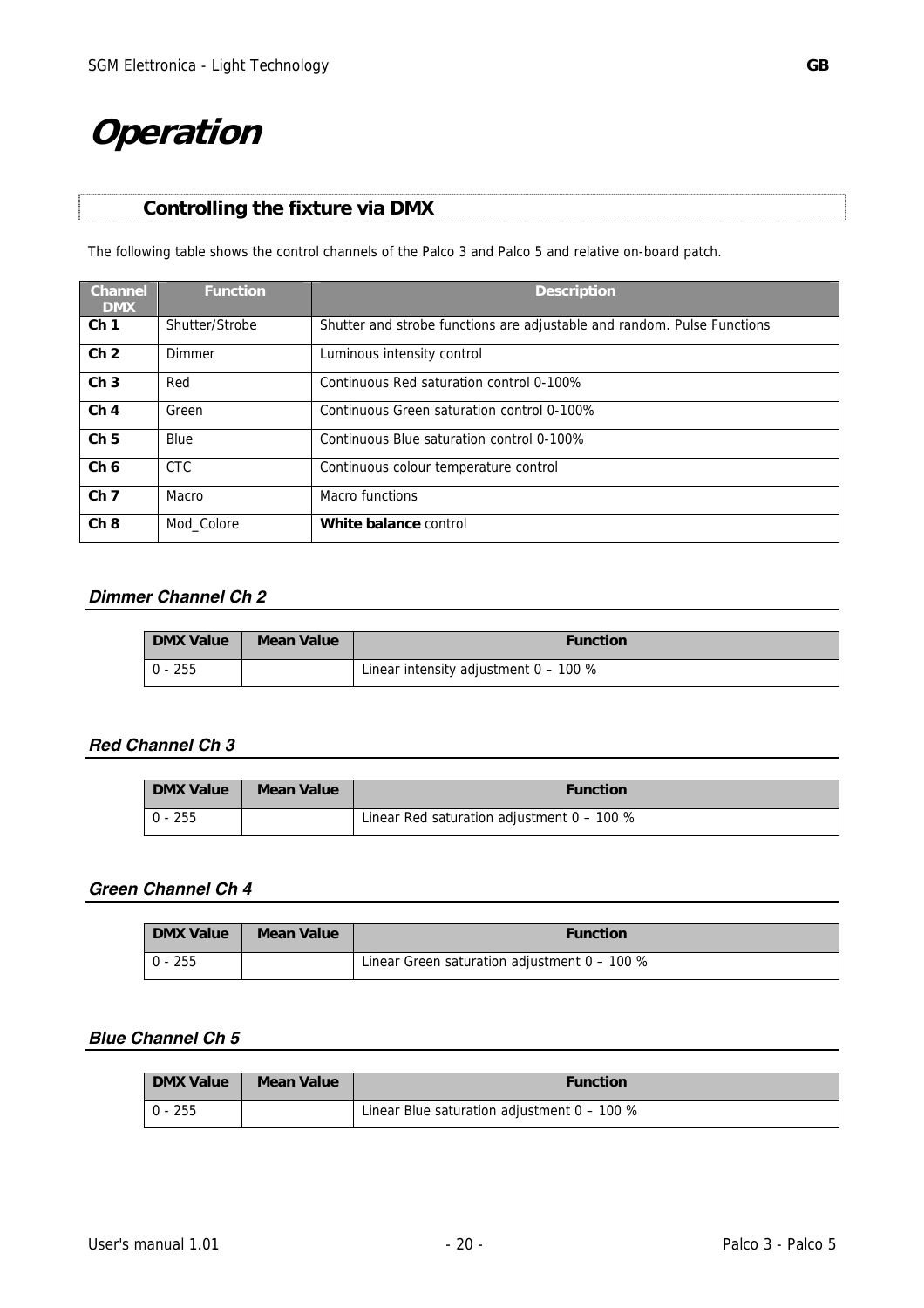| <b>DMX Value</b> | <b>Mean Value</b> | <b>Function</b>                                    |
|------------------|-------------------|----------------------------------------------------|
| $0 - 7$          |                   | Shutter closed                                     |
| $8 - 15$         |                   | Shutter open                                       |
| $16 - 151$       |                   | Linear Strobe frequency adjustment from 1 to 20 Hz |
| 152 - 159        |                   | Pulse open effect low speed                        |
| $160 - 167$      |                   | Pulse open effect medium speed                     |
| 168 - 175        |                   | Pulse open effect high speed                       |
| 176 - 183        |                   | Pulse close effect low speed                       |
| 184 - 191        |                   | Pulse close effect medium speed                    |
| 191 - 199        |                   | Pulse close effect high speed                      |
| $200 - 207$      |                   | Random strobe effect low speed                     |
| $208 - 215$      |                   | Random strobe effect medium speed                  |
| $216 - 223$      |                   | Random strobe effect high speed                    |
| $224 - 255$      |                   | Shutter open                                       |

# *Strobe/Shutter Channel Ch 1*

# *Macro Channel Ch 7*

| <b>DMX Value</b> | <b>Mean Value</b> | <b>Function</b>                           |
|------------------|-------------------|-------------------------------------------|
| $0 - 7$          | $\overline{4}$    | NO MACRO                                  |
| $8 - 15$         | 12                | MACRO 1 Rainbow Slow - Stand Time 5 sec   |
| $16 - 23$        | 20                | MACRO 2 Rainbow Medium - Stand Time 5 sec |
| $24 - 31$        | 28                | MACRO 3 Rainbow Fast - Stand Time 5 sec   |
| $32 - 39$        | 36                | MACRO 4 Rainbow Slow - NO Stand time      |
| $40 - 47$        | 44                | MACRO 5 Rainbow Medium - NO Stand time    |
| $48 - 55$        | 52                | MACRO 6 Rainbow Fast - NO Stand time      |
| $56 - 63$        | 60                | MACRO 7 Rainbow Very slow - NO Stand time |
| $64 - 70$        | 68                | MACRO 8 Random Colour Slow                |
| 71               | 71                | Store Colour_mode enable                  |
| $72 - 79$        | 76                | MACRO 9 Random Color Medium               |
| $80 - 87$        | 84                | MACRO 10 Random Color Fast                |
| $88 - 95$        | 92                | Future                                    |
| $96 - 103$       | 100               | Future                                    |
| $104 - 111$      | 108               | Future                                    |
| 112 - 119        | 116               | Future                                    |
| 120 - 136        | 128               | Future                                    |